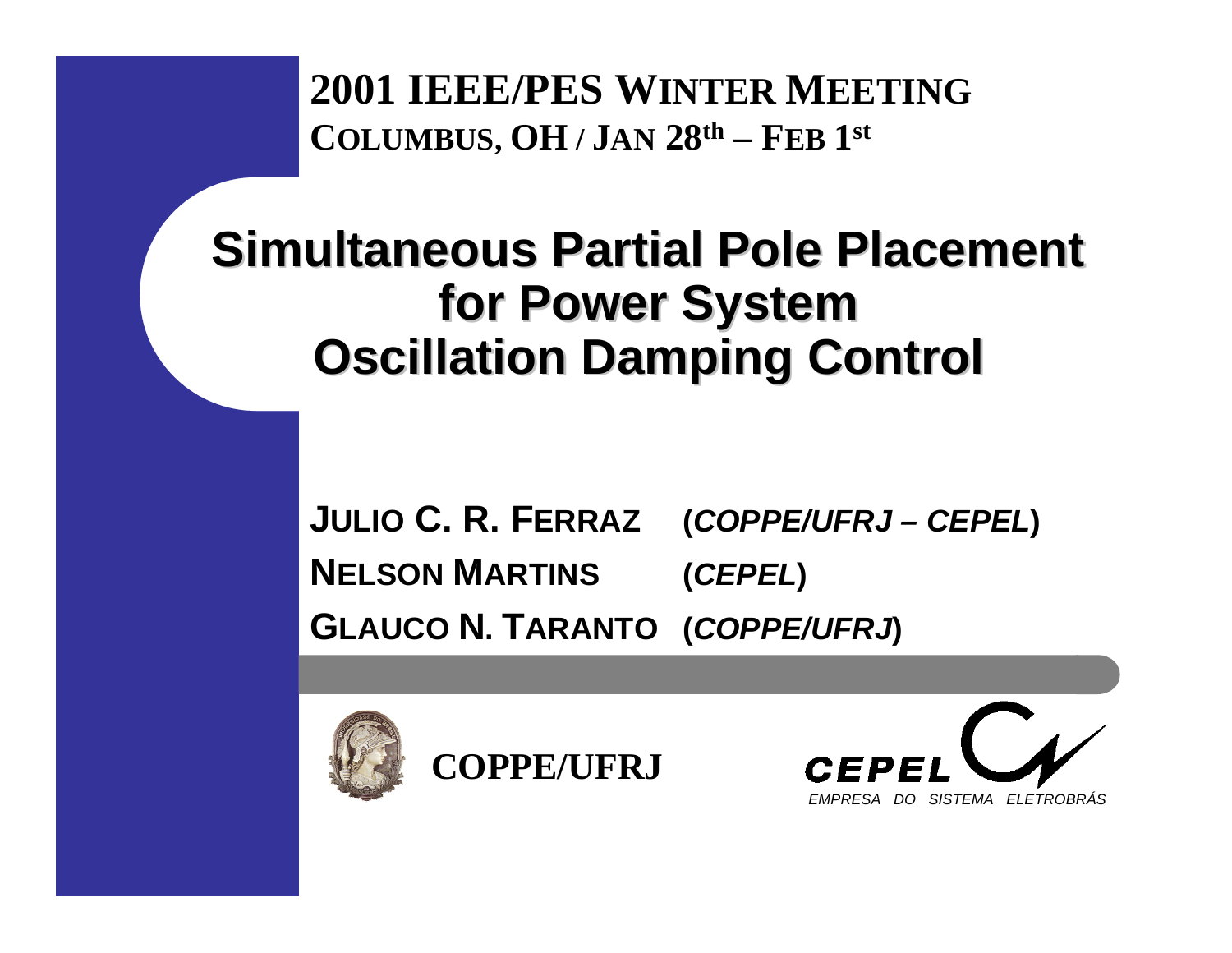### **INTRODUCTION**

- ÿ **Purpose Þ choose adequate gains for the Power System Stabilizers (PSSs) installed in generators of a test system**
- ÿ **PSSs Þ installed to improve the damping factor of electromechanical modes of oscillation**
- ÿ **Stabilization procedure:**
	- **→ Determine the system critical modes**
	- **→ Determine the machines where the installation of PSSs would be more effective**
	- **→ Assess each PSS contribution to the control effort**
	- **→ Tune the gains of the PSSs using transfer function residues associated with other information**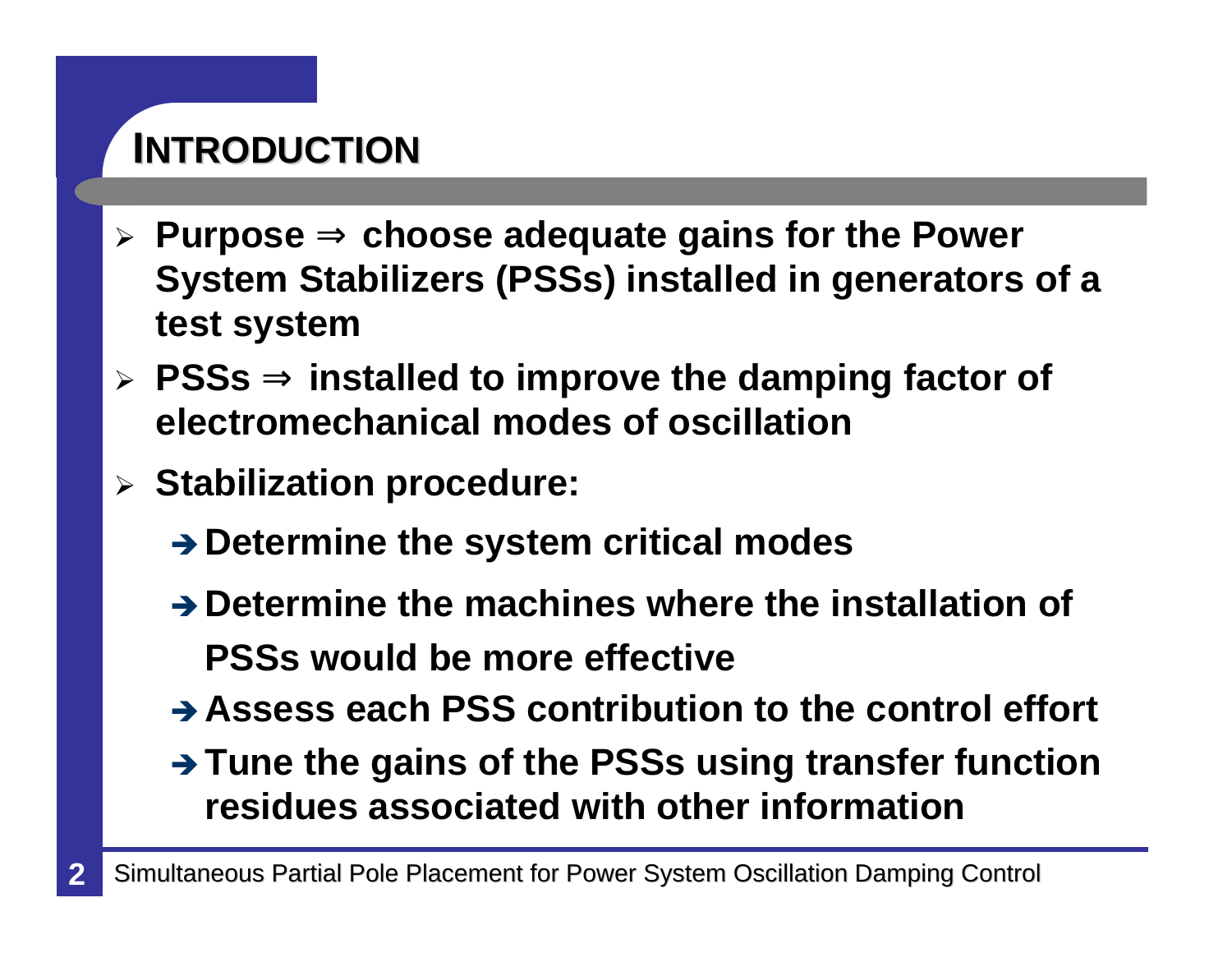### **USING TRANSFER FUNCTION RESIDUES**

ÿ **The variation of a given feedback gain significantly affects the location of certain system eigenvalues:**

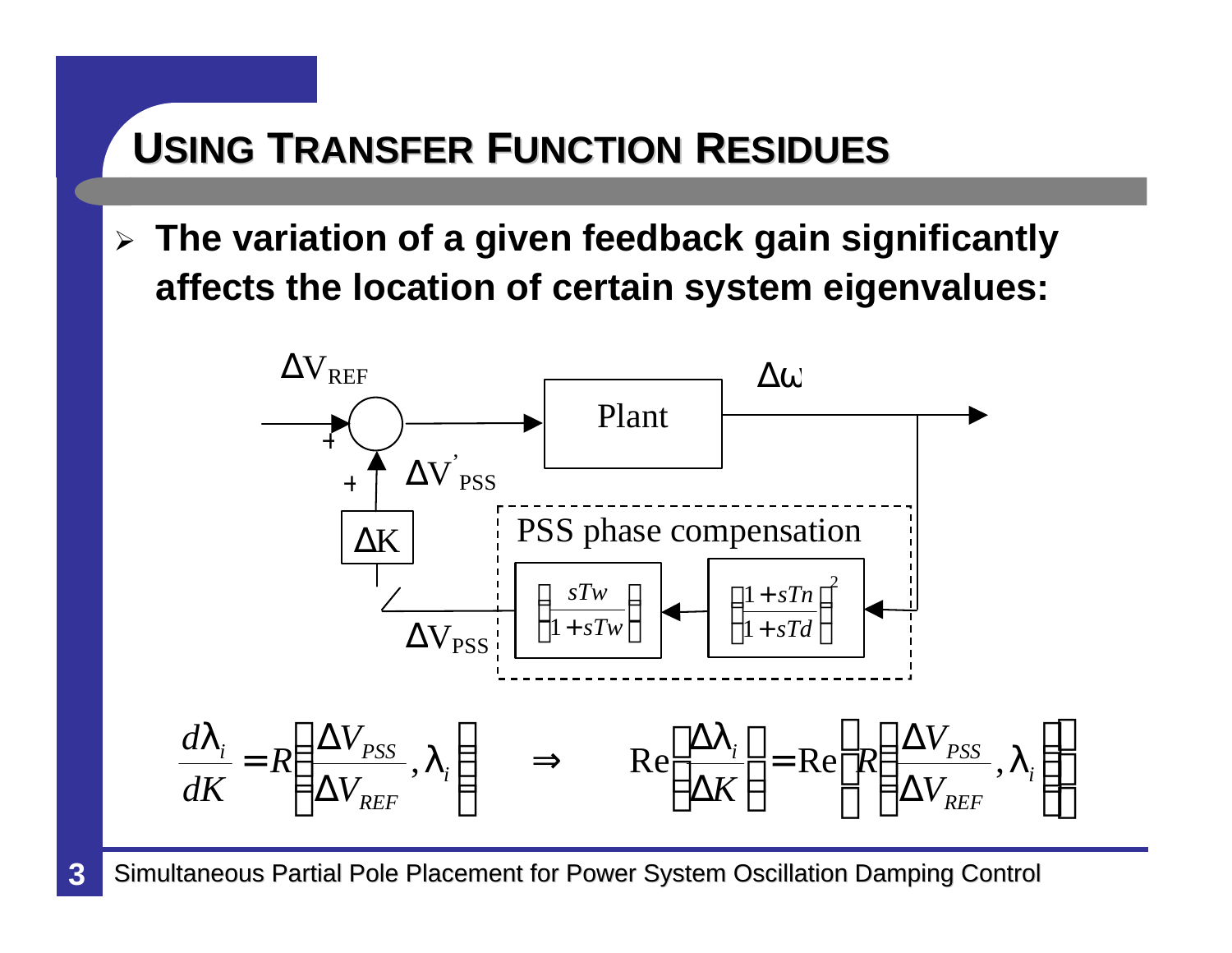## **GAIN TUNING NEWTON-RAPHSON ALGORITHM**

*begin*

- Calculate eigenvalue and the associated ( $\Delta V_{PSS}/\Delta V_{REF}$ ) transfer function residue;

- Calculate 
$$
K^{l+1} = K^l + \Delta K
$$
, where  $\Delta K = \left[ \text{Re} \left[ R \left( \frac{\Delta V_{PSS}}{\Delta V_{REF}} , I \right) \right] \right]^{-1} \text{Re}[\Delta I]$ ;

- Calculate new  $\lambda$  and new TF residue;
- While the mismatch ( $\text{Re}[I(k^{l+1})]$ – $s_d$ ) is bigger than the tolerance,

increase counter  $(l=l+1)$  and return to begin.

#### *end*

**<sup>4</sup>** Simultaneous Partial Pole Placement for Power System Oscillation Damping Control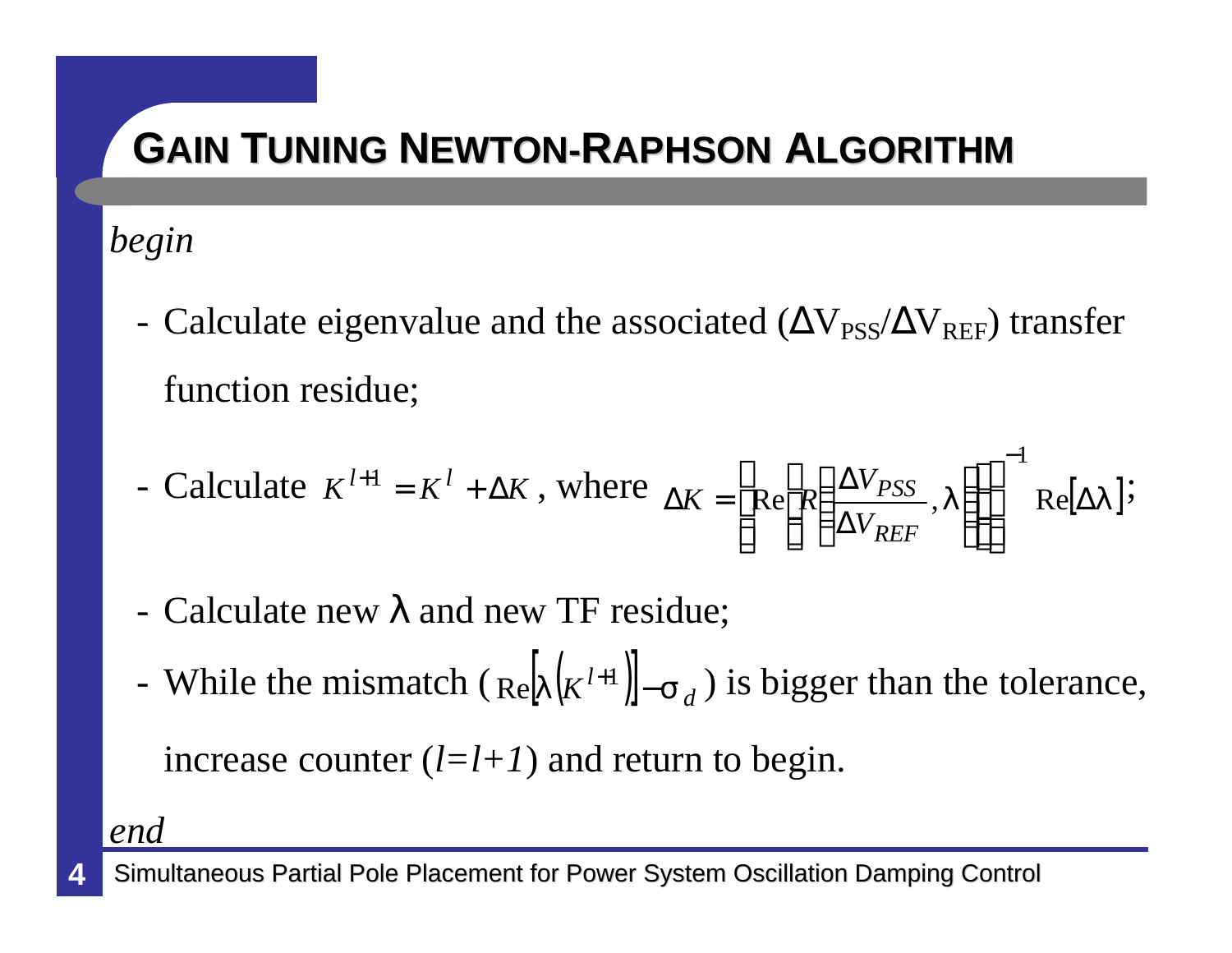## **TEST SYSTEM**

- **Simplified representation of the Brazilian Southern**  $\blacktriangleright$ system
- $\triangleright$  Characteristics:
	- → Southeastern region represented by an infinite bus
	- $\rightarrow$  Static exciters with high gain (Ka = 100, Ta = 0.05 s)

![](_page_4_Figure_5.jpeg)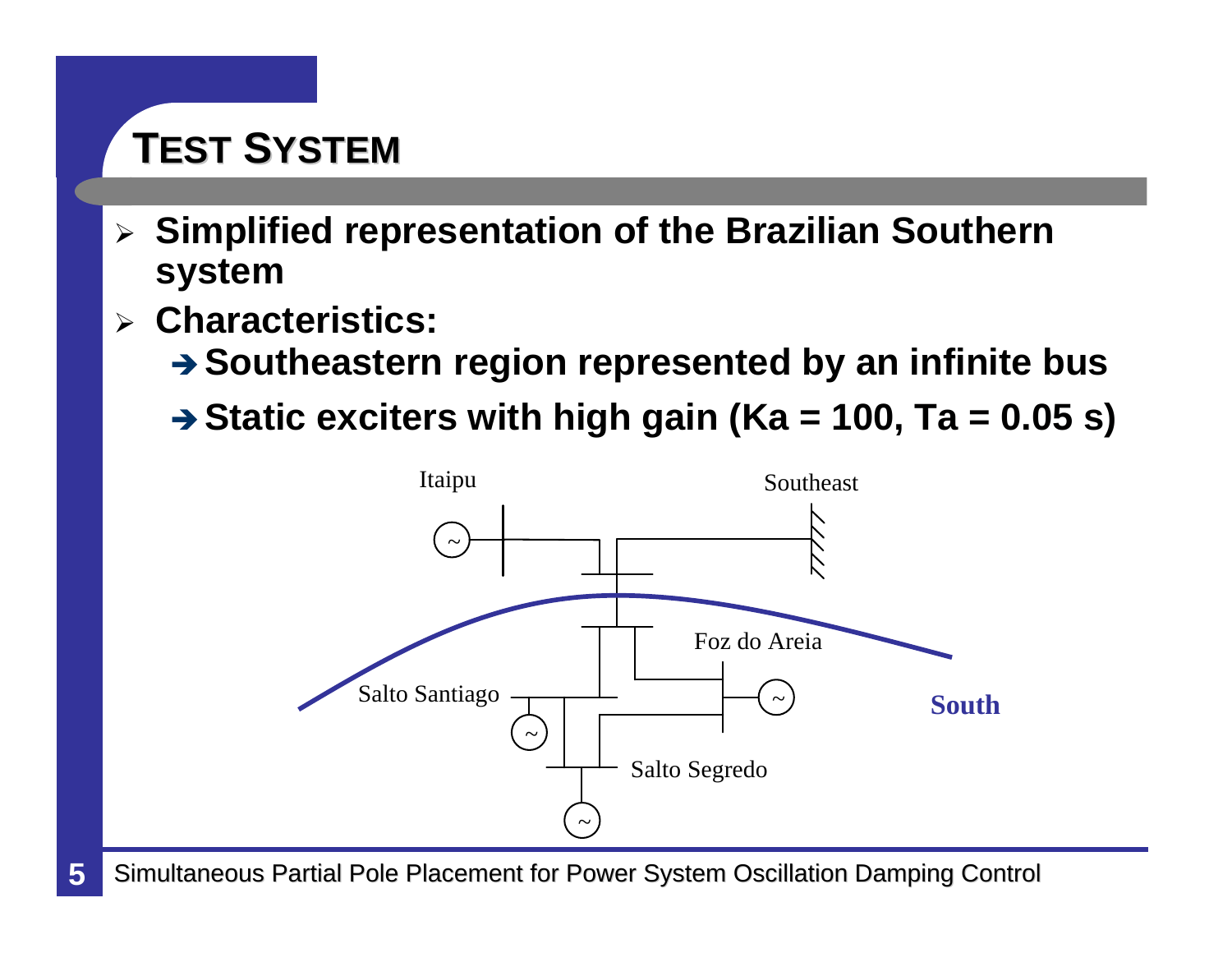### **CRITICAL OSCILLATORY MODES**

#### **Critical electromechanical modes of oscillation**

|             | Real       | Imag.        | Freq. (Hz)   Damping |           |
|-------------|------------|--------------|----------------------|-----------|
| $\lambda_1$ | $+0.15309$ | $\pm$ 5.9138 | 0.94121              | $-2.59\%$ |
| $\lambda_2$ | $+0.17408$ | $\pm 4.6435$ | 0.73904              | $-3.75\%$ |

#### **Parameters related to the phase tuning of the PSSs**

| Number of lead blocks | W<br>് |  |
|-----------------------|--------|--|
|                       | ب      |  |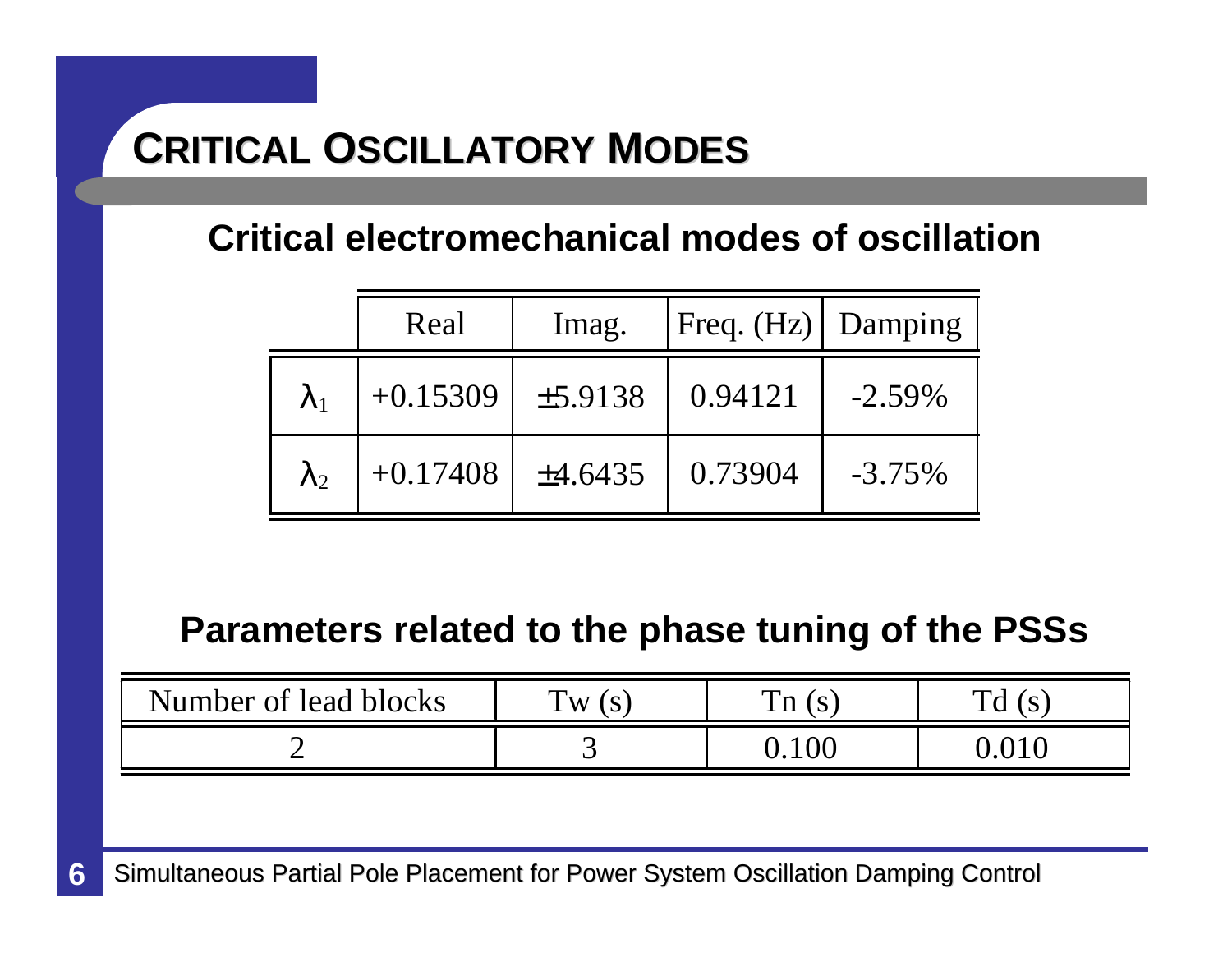### **CRITICAL OSCILLATORY MODES**

 $\triangleright$  1<sub>1</sub>: Itaipu x (South + Southeast)

7

![](_page_6_Figure_2.jpeg)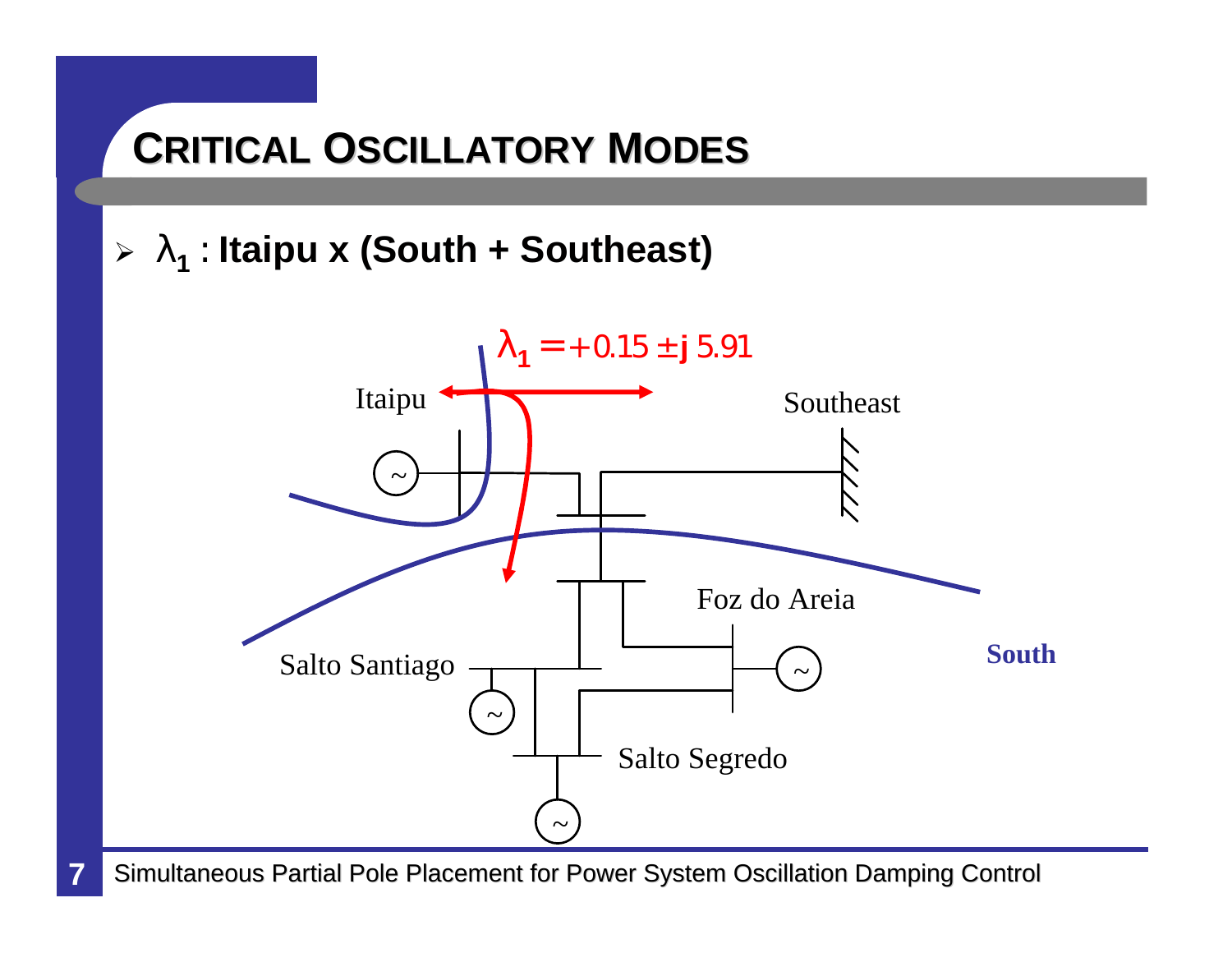### **CRITICAL OSCILLATORY MODES**

![](_page_7_Figure_1.jpeg)

![](_page_7_Figure_2.jpeg)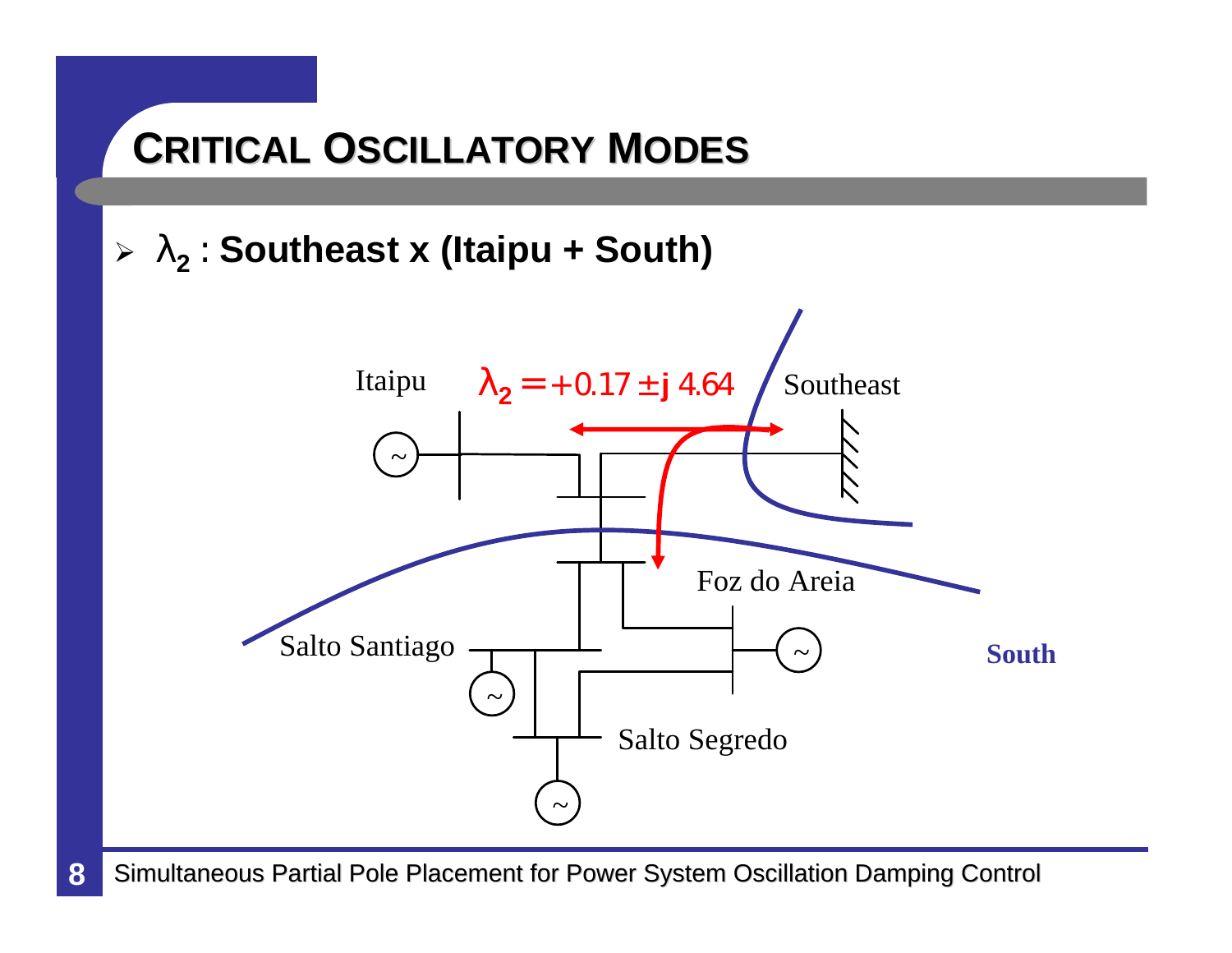## **CONTRIBUTION OF EACH PSS TO THE l SHIFT**

- ÿ **A change in the gain vector** *DK* **will produce shifts in both the real and imaginary parts of the eigenvalues**
- ÿ **The contribution of each PSS to these shifts can be estimated using the matrix of transfer function residues**
- <sup>ÿ</sup> **For l<sup>1</sup> and three PSSs:**

$$
\begin{bmatrix} \text{Re}[\Delta I_1] \\ \text{Im}[\Delta I_1] \end{bmatrix} = \begin{bmatrix} \text{Re} \begin{bmatrix} R & \Delta V_{PSS1} \\ \Delta V_{REF1} \end{bmatrix}, I_1 \end{bmatrix} R \begin{bmatrix} \frac{\Delta V_{PSS2}}{\Delta V_{REF2}}, I_1 \end{bmatrix} R \begin{bmatrix} \frac{\Delta V_{PSS3}}{\Delta V_{REF3}}, I_1 \end{bmatrix} \begin{bmatrix} \Delta K_1 \\ \Delta K_2 \end{bmatrix}
$$

$$
\text{Im}[\Delta I_1] = \begin{bmatrix} \text{Im} \begin{bmatrix} \frac{\Delta V_{PSS1}}{\Delta V_{REF1}}, I_1 \end{bmatrix} R \begin{bmatrix} \frac{\Delta V_{PSS2}}{\Delta V_{REF2}}, I_1 \end{bmatrix} R \begin{bmatrix} \frac{\Delta V_{PSS3}}{\Delta V_{REF3}}, I_1 \end{bmatrix} \end{bmatrix} \begin{bmatrix} \Delta K_1 \\ \Delta K_2 \\ \Delta K_3 \end{bmatrix}
$$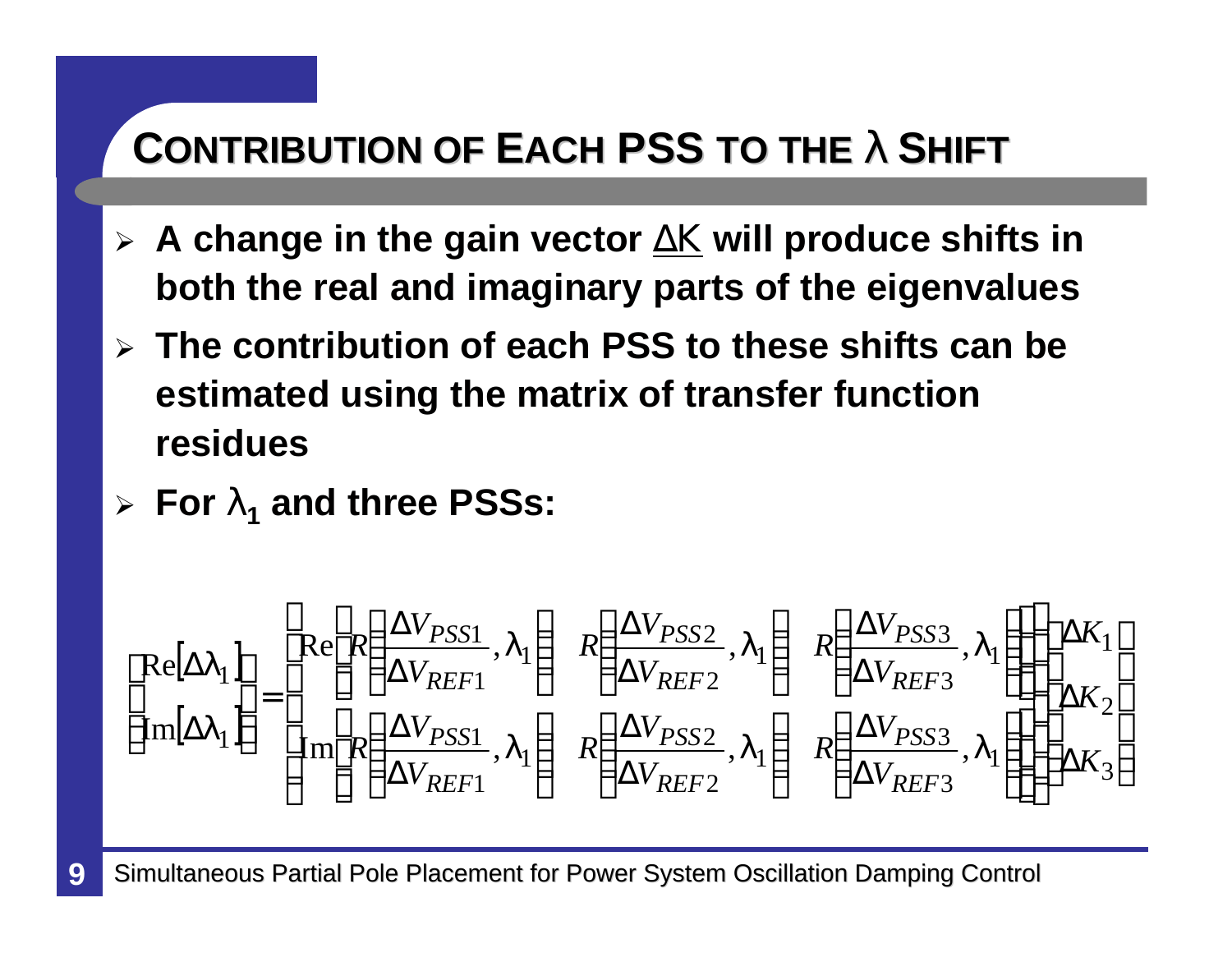## **CONTRIBUTION OF EACH PSS TO THE 1 SHIFT**

 $\triangleright$  Normalized contribution of each PSS in the shifts of the real and imaginary parts of the two critical eigenvalues Re[Res(Vpss/Vref)]

 $\mathbf I$ 

 $0.5$ 

![](_page_9_Figure_2.jpeg)

### **Oscillatory Modes**

- $\mathbf{l}_1$  Itaipu mode
- $\mathbf{l}_2$  Southern mode

![](_page_9_Figure_6.jpeg)

п

**III** 

Ħ III

 $\Omega$ 

 $\mathbf{l}$ 

 $\mathbf{I}$ 

 $\mathcal P$ 

 $-0.5$ 

#### **PSS Location**

- Itaipu  $\mathbf{I}$
- $II S.$  Segredo
- III-Foz do Areia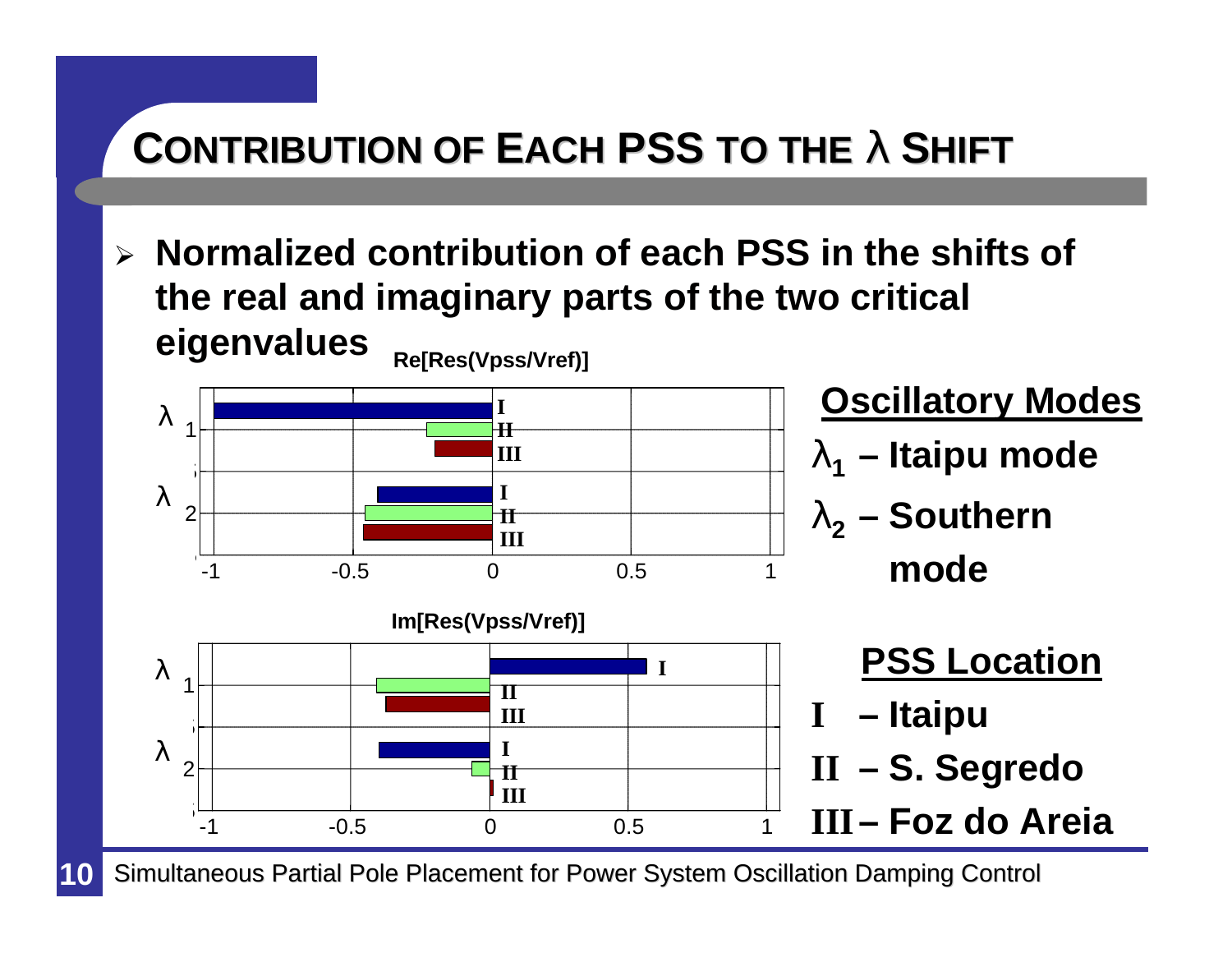### **POLE PLACEMENT – 2 MODES AND 2 PSSS**

- ÿ **Improve the damping factors of two critical oscillatory modes by the use of two PSSs installed in:**
	- **→ Itaipu and Salto Segredo**
- ÿ **The gains of the PSSs are computed for a desired shift in the real part of the eigenvalues**
- ÿ **Gain vector** *DK* **will be calculated at each Newton iteration using the following relation:**

$$
\begin{bmatrix} \Delta K_1 \\ \Delta K_2 \end{bmatrix} = \begin{bmatrix} Re \begin{bmatrix} R \begin{bmatrix} \Delta V_{PSS1} \\ \Delta V_{REF1} \end{bmatrix} & R \begin{bmatrix} \Delta V_{PSS2} \\ \Delta V_{REF2} \end{bmatrix} & I_1 \end{bmatrix} \begin{bmatrix} 1 \\ Re \begin{bmatrix} \Delta I_1 \\ \Delta I_2 \end{bmatrix} \end{bmatrix}
$$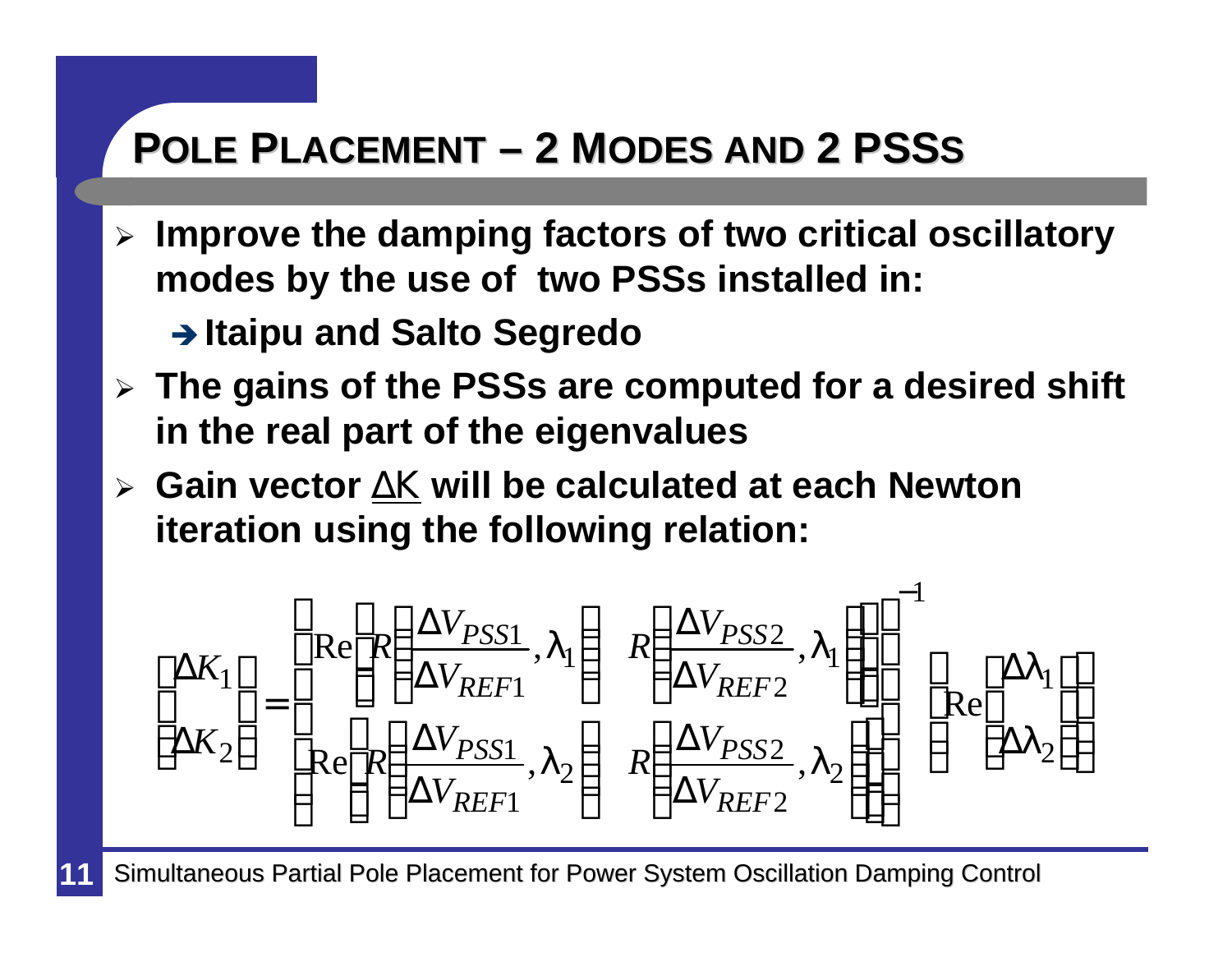## **POLE-ZERO MAP OF [Dw/DVREF]2x2**

**Map of poles (\*) and zeros (0) for the matrix transfer function [Dw/DVREF] 2x2 with PSSs in Itaipu and S. Segredo**

![](_page_11_Figure_2.jpeg)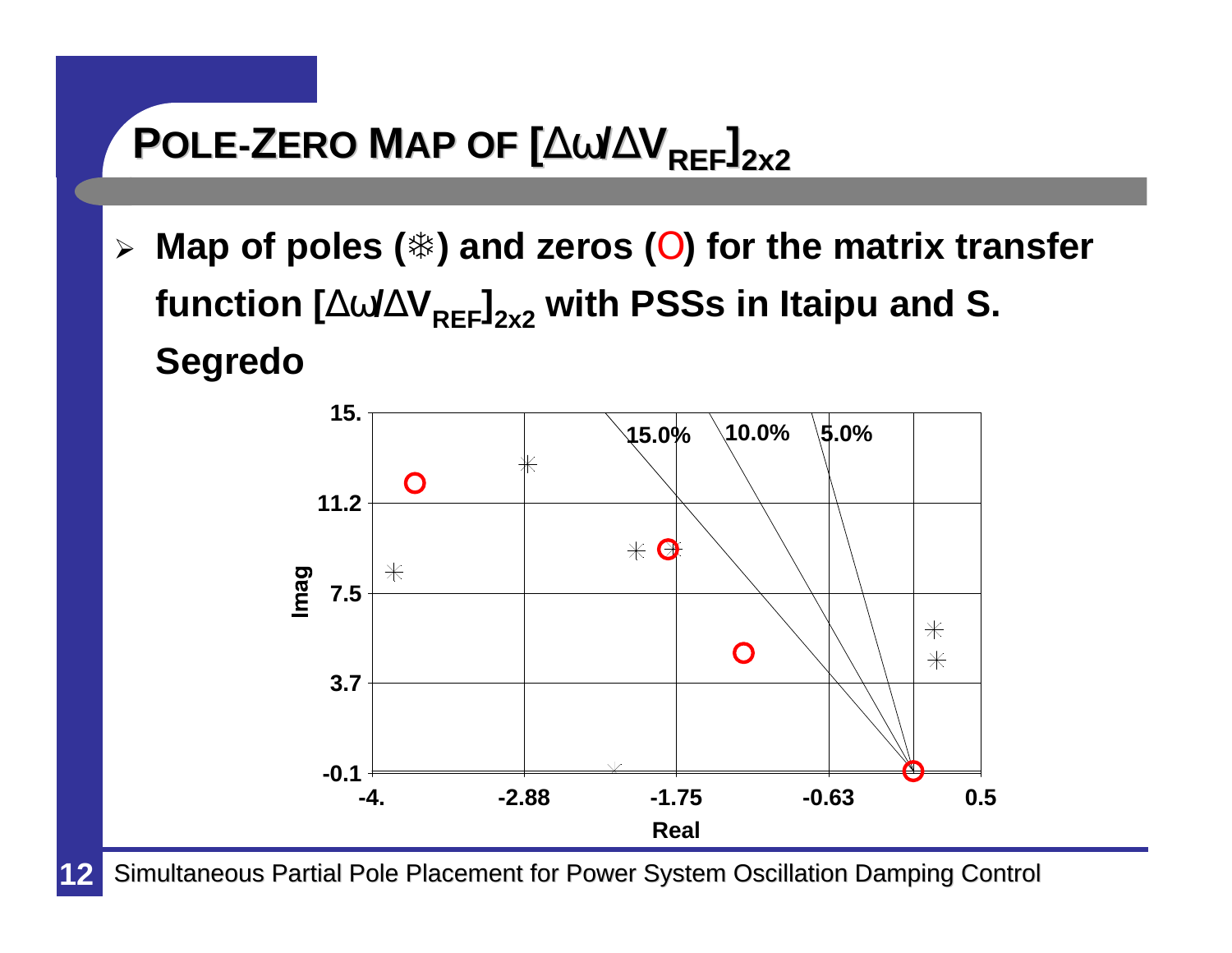### **POLE PLACEMENT – 2 MODES AND 2 PSSS**

![](_page_12_Figure_1.jpeg)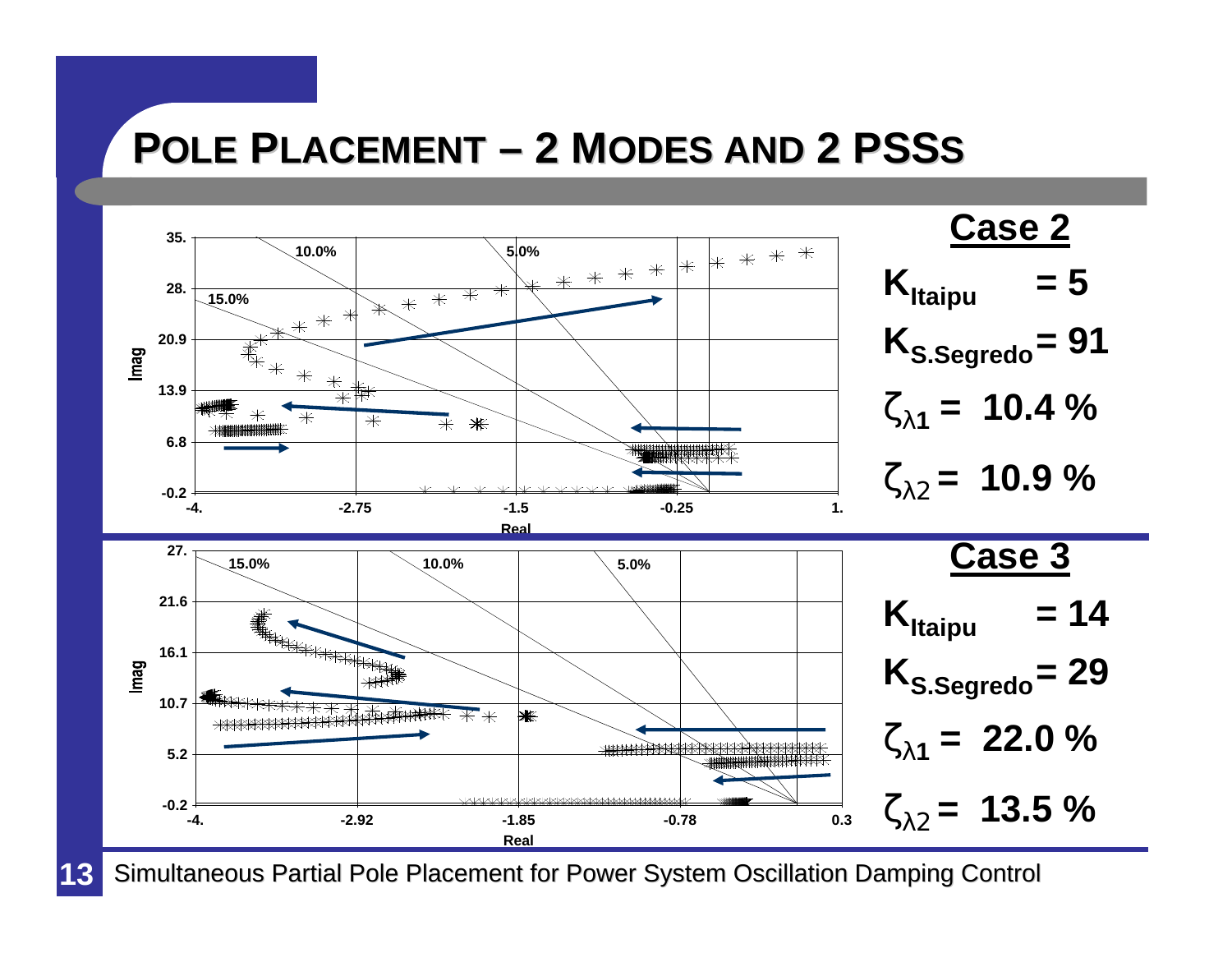### **POLE PLACEMENT - 2 MODES AND 2 PSSS**

- $\triangleright$  The pole location must be carefully chosen
	- $\rightarrow$  Certain pole locations could require high gain values and cause exciter mode instability
- $\triangleright$  Installation of a third PSS
	- $\rightarrow$  Facilitates the pole placement **D** more convenient pole-zero map
	- A Number of PSSs differs from the number of poles to be placed **D** pseudo-inverse of a non-square matrix must be computed
	- $\rightarrow$  Algorithm must be modified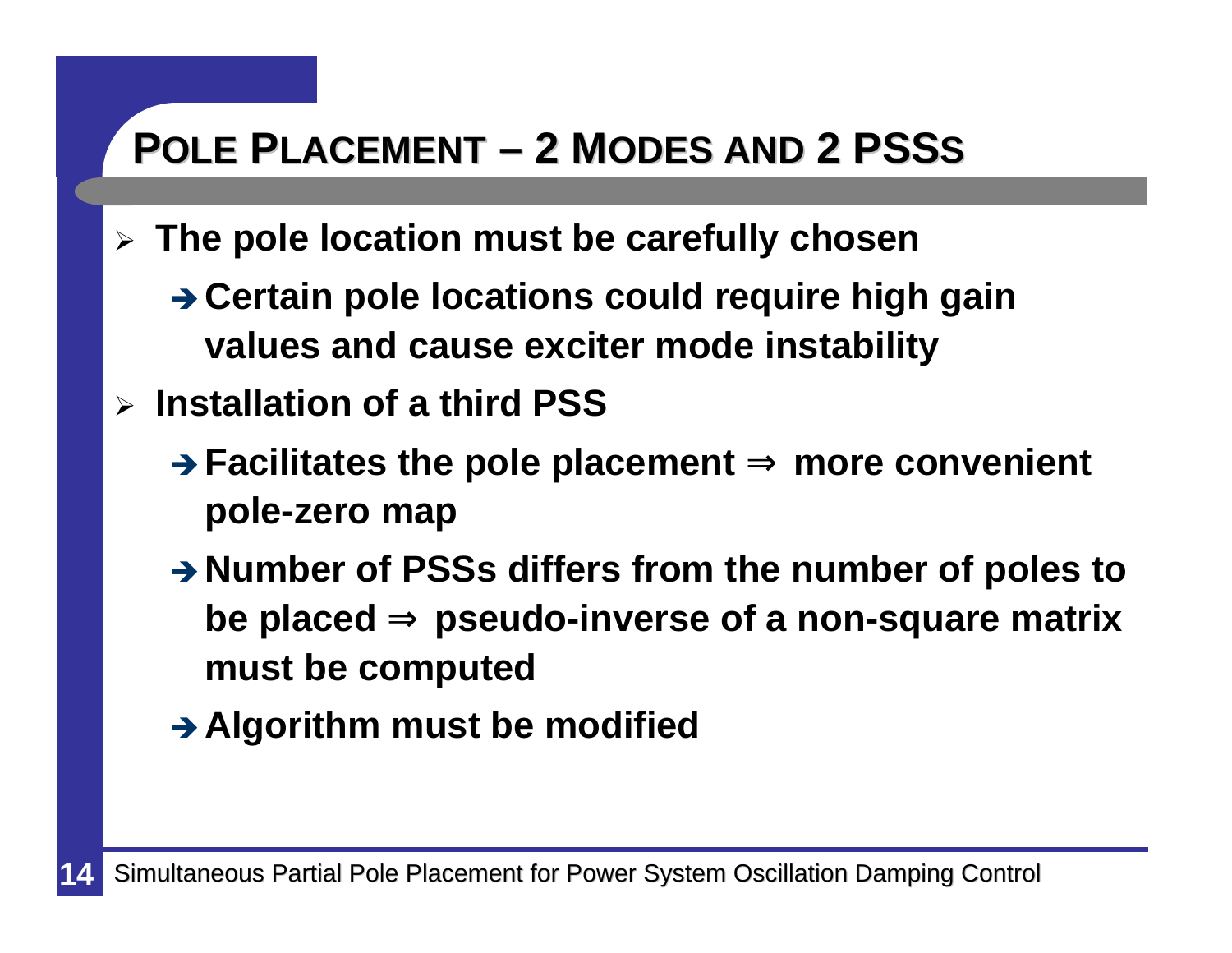### **PSEUDO-INVERSE ALGORITHM**

ÿ **Problems without unique solution Þ pseudo-inverse algorithm**

$$
Re[R]_{mxn} \Delta K_{nx1} = Re[\Delta I]_{mx1}
$$
 m = number of modes  
n = number of PSSs

ÿ **If** *m < n* **Þ the algorithm will produce gain values that ensure a minimum norm for the gain vector**

# $\min\left\Vert \Delta K\right\Vert$

 $\triangleright$  If  $m > n$  **Þ** the algorithm will produce gain values that **ensure a minimum norm for the error vector (solution of the least square problem)**

$$
\text{min} \|\text{Re}[R\underline{\Delta K} - \text{Re}[\underline{\Delta I}]\|
$$

**<sup>15</sup>** Simultaneous Partial Pole Placement for Power System Oscillation Damping Control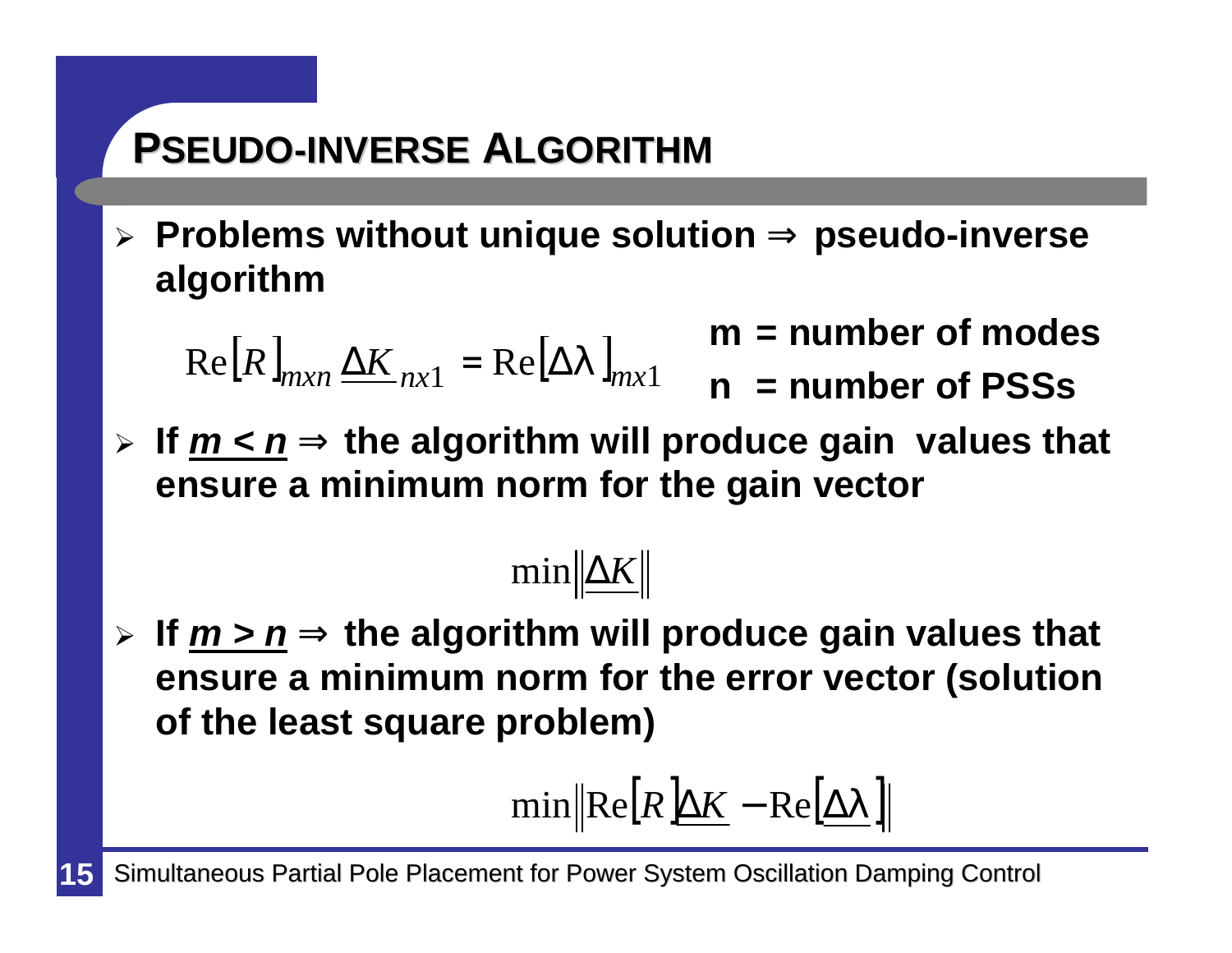### **POLE PLACEMENT – 2 MODES AND 3 PSSS**

- ÿ **Three PSSs installed in:**
	- **→ Itaipu, Salto Segredo and Foz do Areia**
- ÿ **Pseudo-inverse algorithm will provide the solution with minimum norm for the gain vector** *DK*
- ÿ **The gains of the PSSs are computed for a desired shift in the real part of the eigenvalues**
- ÿ **Every iteration, the pseudo-inverse algorithm updates and solves the following matrix equation:**

$$
\begin{bmatrix}\n\Delta K_1 \\
\Delta K_2 \\
\Delta K_3\n\end{bmatrix} = \begin{bmatrix}\n\text{Re}\left[R\left(\frac{\Delta V_{PSS1}}{\Delta V_{REF1}}, I_1\right) & R\left(\frac{\Delta V_{PSS2}}{\Delta V_{REF2}}, I_1\right) & R\left(\frac{\Delta V_{PSS3}}{\Delta V_{REF3}}, I_1\right)\right] \\
\text{Re}\left[R\left(\frac{\Delta V_{PSS1}}{\Delta V_{REF1}}, I_2\right) & R\left(\frac{\Delta V_{PSS2}}{\Delta V_{REF2}}, I_2\right) & R\left(\frac{\Delta V_{PSS3}}{\Delta V_{REF3}}, I_2\right)\right]\n\end{bmatrix}^{\dagger} \begin{bmatrix}\n\Delta I_1 \\
\Delta I_2\n\end{bmatrix}
$$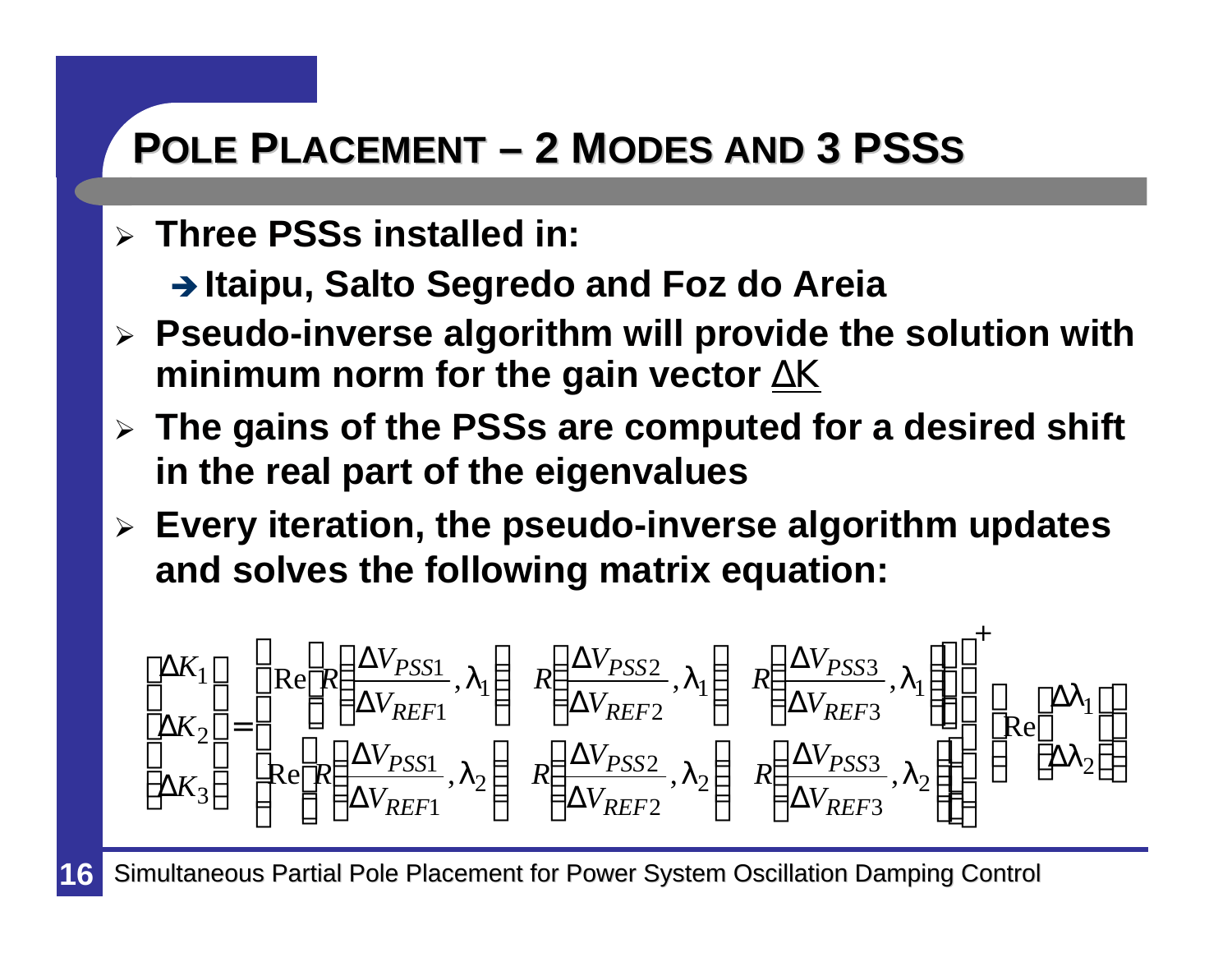## **POLE-ZERO MAP OF [Dw/DVREF]3x3**

ÿ **Map of poles (**T**) and zeros (O) for the matrix transfer function [Dw/DVREF] 3x3 with PSSs in Itaipu, S. Segredo and Foz do Areia**

![](_page_16_Figure_2.jpeg)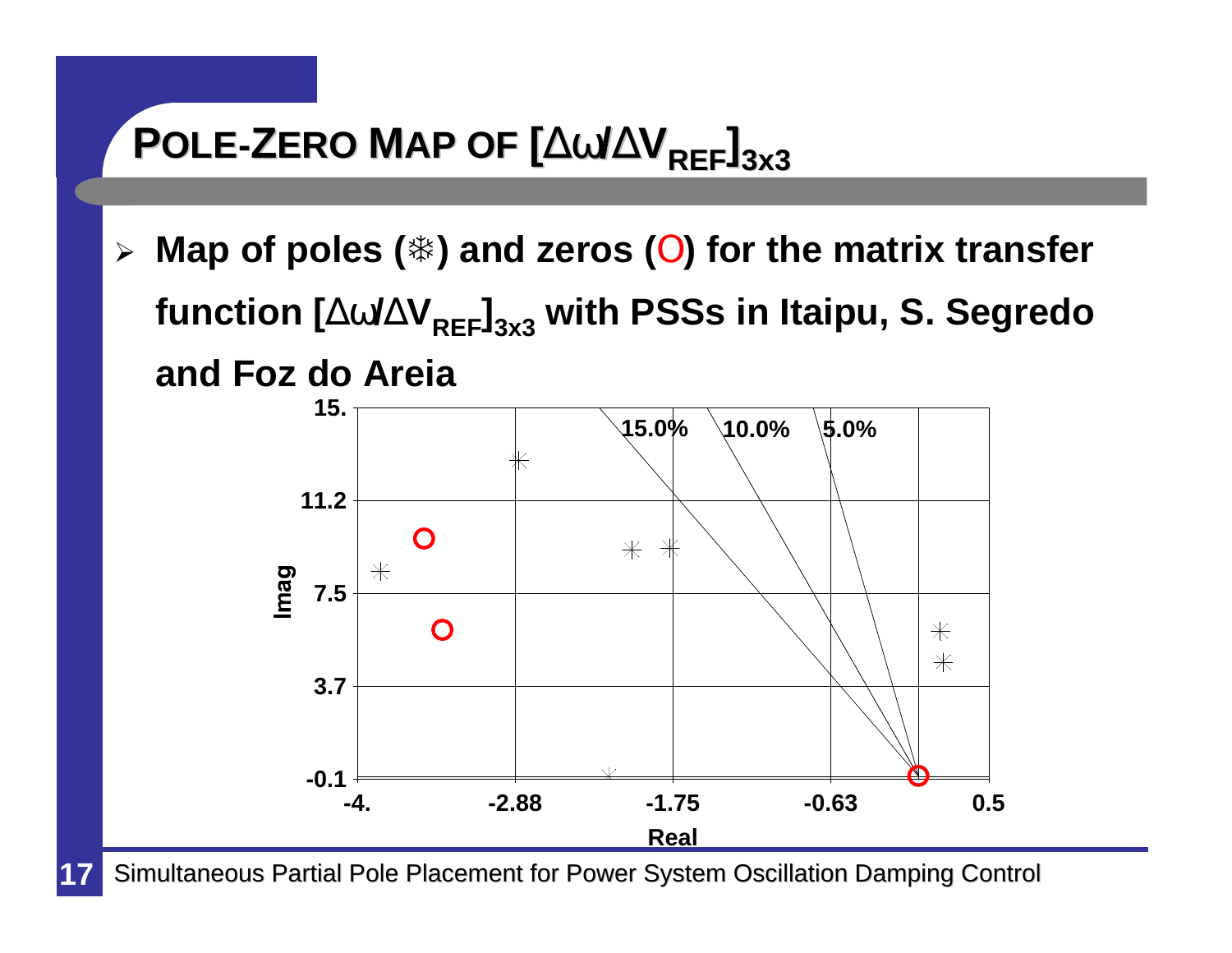### **POLE PLACEMENT – 2 MODES AND 3 PSSS**

![](_page_17_Figure_1.jpeg)